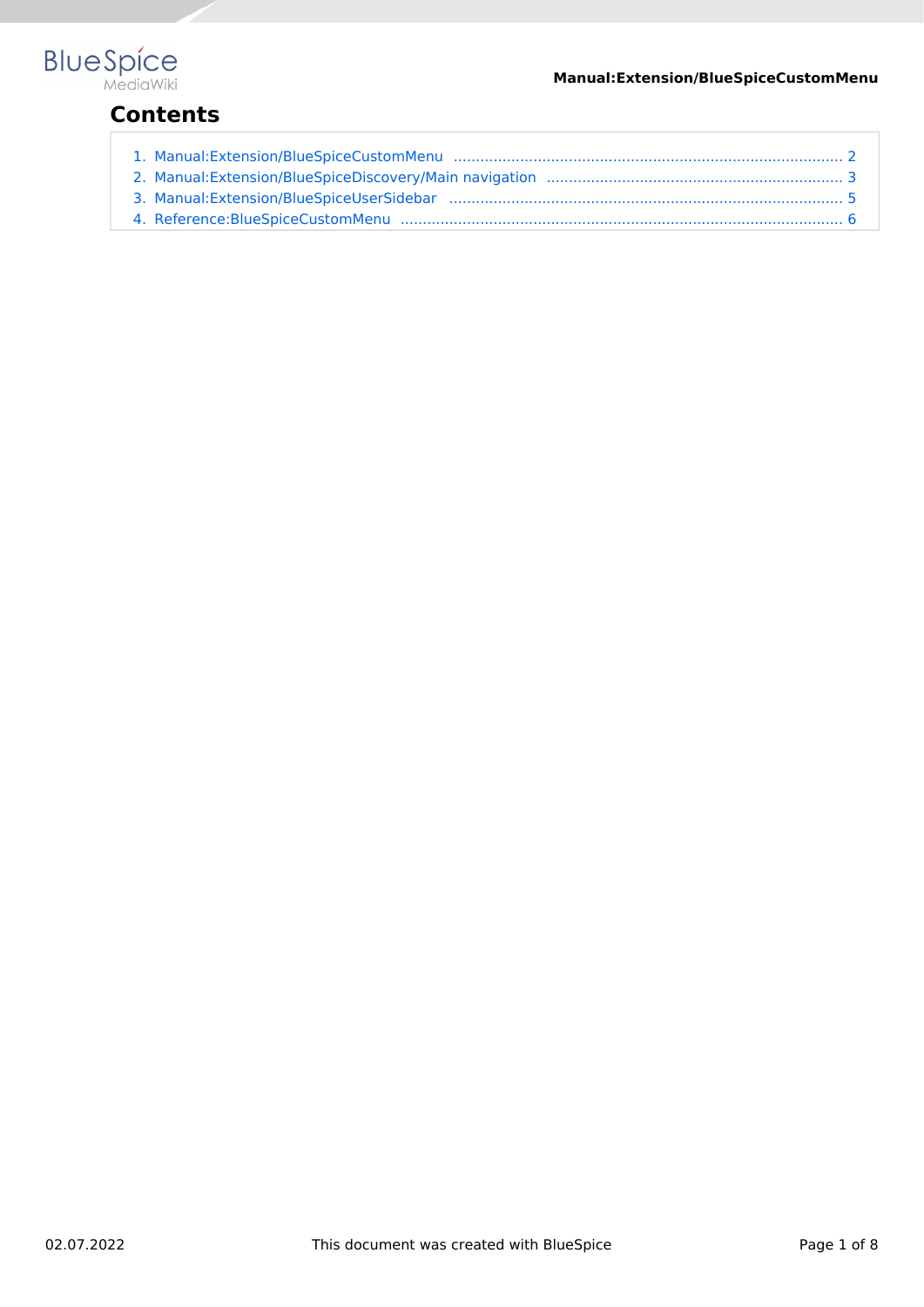<span id="page-1-0"></span>

## **Manual:Extension/BlueSpiceCustomMenu**

In BlueSpice 4, an additional custom menu is integrated as a mega menu. This menu can be created and edited by users with admin rights. The link-icon (1) is only displayed once the corresponding page has been created.

## Create the custom menu

| Find<br>Q  |                                     |                                                           |  | New<br>$\overline{\phantom{a}}$ | Ш<br>$\mathbf{1}$ |                        |  |
|------------|-------------------------------------|-----------------------------------------------------------|--|---------------------------------|-------------------|------------------------|--|
| $\sqrt{3}$ | Important pages<br>Blog<br>Policies | <b>BlueSpice</b><br><b>BlueSpice Homepage</b><br>News     |  |                                 |                   | Edit menu <sup>2</sup> |  |
|            |                                     |                                                           |  |                                 |                   |                        |  |
|            |                                     | Custom menu: (1) open menu, (2) edit link, (3) menu items |  |                                 |                   |                        |  |

### **To create the menu :**

**Open** the page MediaWiki: CustomMenu/Header . **Create** the first menu header. Menu headers are marked with a single asterisk (\*);

\* Important pages

**Add** the links for this menu header. Links are marked with two asterisks (\*\*) and have the following syntax:

```
** target page|label
```
#### **Example:**

```
* Important pages
** Special:Blog|Blog
** IMS:Policies|Policies
* BlueSpice
** https://bluespice.com|BlueSpice Homepage
** https://bluespice.com/category/news-know-how|News
```
After the custom menu has been created, it can now be modified directly via the *Edit menu* link (see screenshot above).

### Delete the custom menu

To remove the custom menu link-icon from the wiki, the  $\blacksquare$ MediaWiki:CustomMenu/Header page must be deleted. The page can be restored via the deletion log.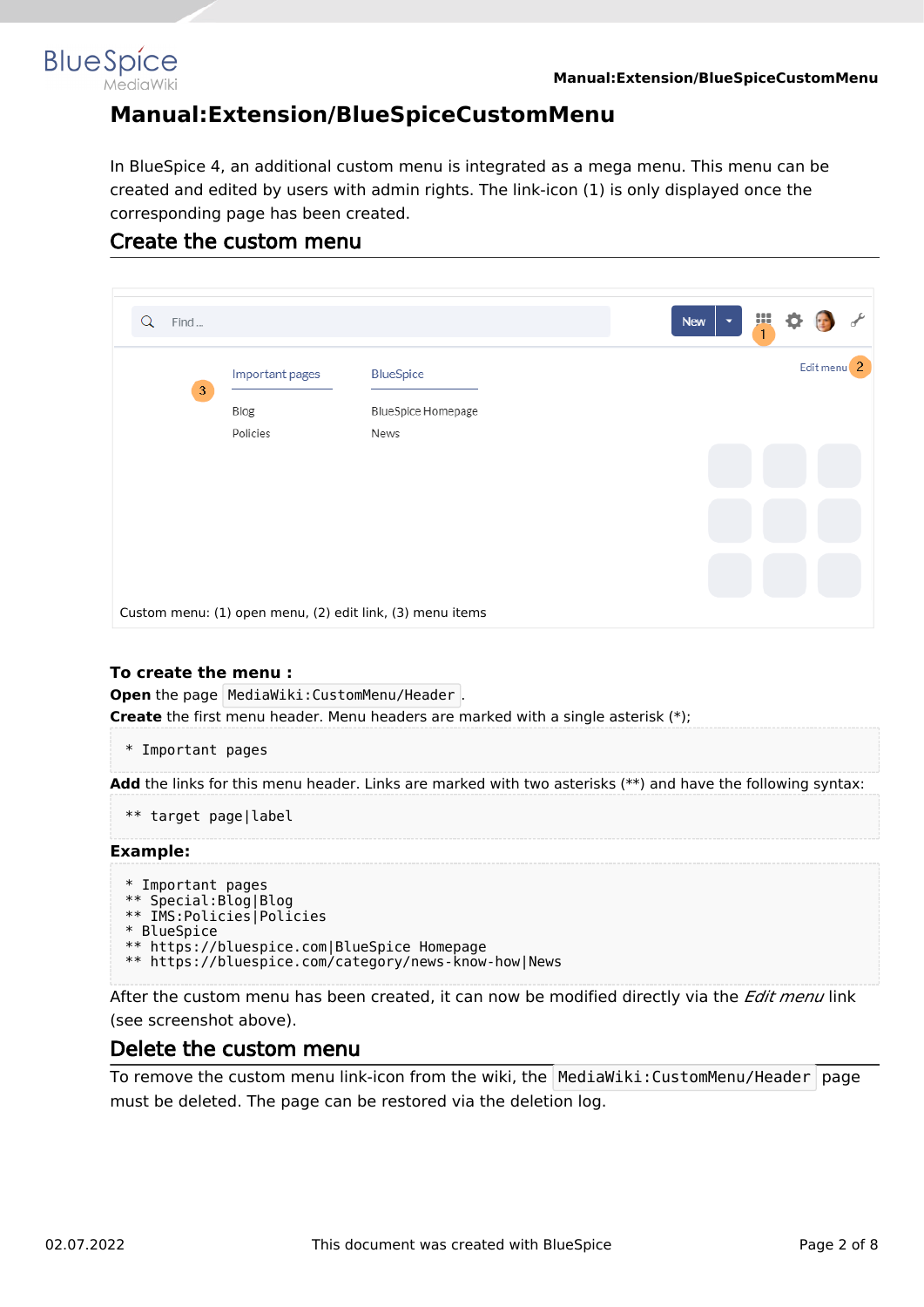

**Manual:Extension/BlueSpiceCustomMenu**

## Related info

- [Customize the main navigation](#page-2-0)
- [Customize the user menu](#page-4-0)
- [Reference:BlueSpiceCustomMenu](#page-5-0)

## <span id="page-2-0"></span>**2 Customize the main navigation**

## **Contents**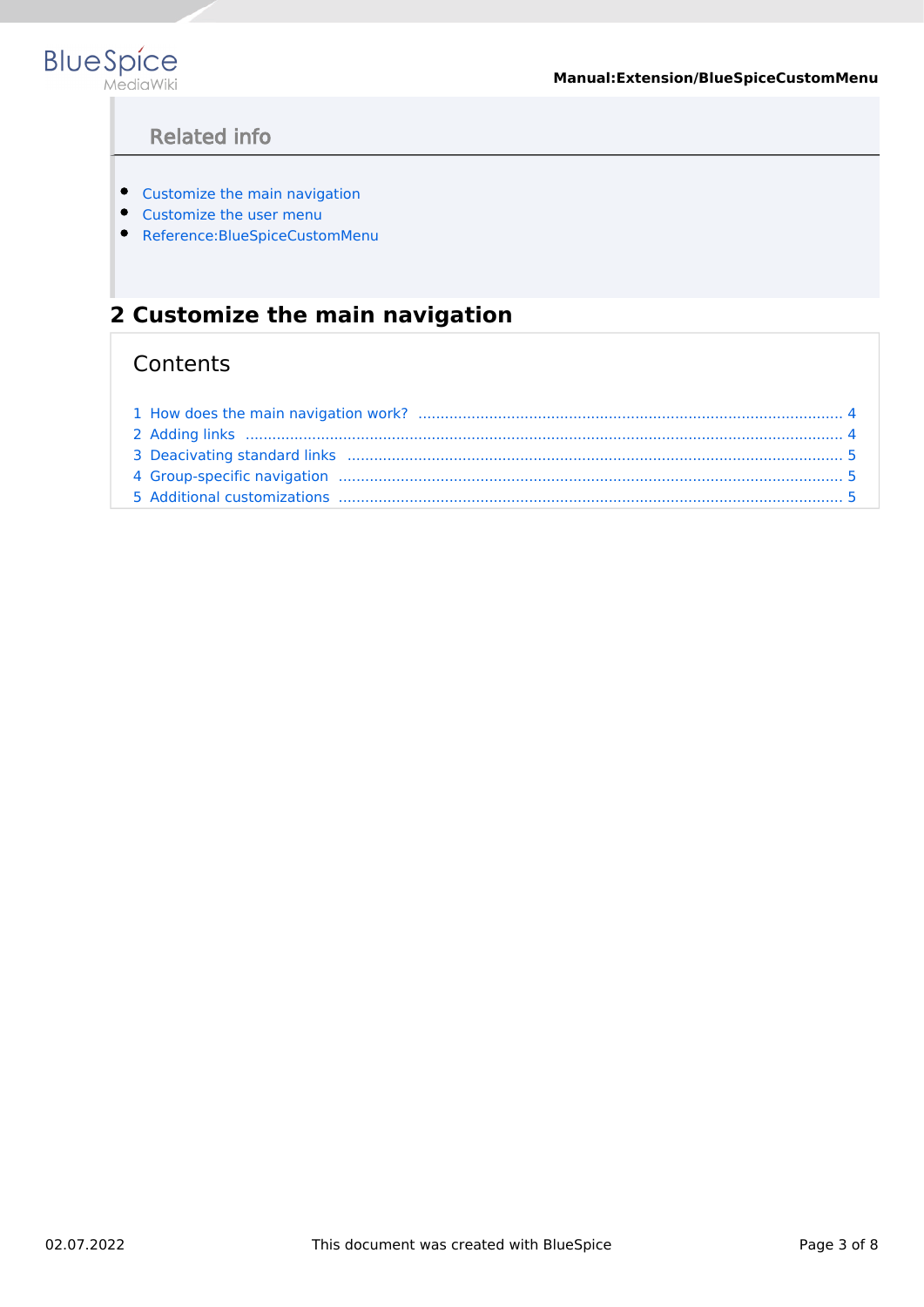<span id="page-3-0"></span>

### How does the main navigation work?

By default, some links are provided as entry points to the wiki. Wiki administrators can deactivate these links in the [configuration manager](https://en.wiki.bluespice.com/wiki/Manual:Extension/BlueSpiceConfigManager) if needed. In addition, custom links can be added here. Please note that no hierarchical links can be created. Therefore, it makes sense to mainly set up links to the most important topics and to portal pages that contain additional links or page lists.

| <b>ENTRYPOINTS</b> |                                |
|--------------------|--------------------------------|
| Main Page          | Standard links 1               |
| <b>Bookshelf</b>   |                                |
| All pages          |                                |
| Blog               |                                |
| Timeline           |                                |
| Recent changes     |                                |
| <b>TOPICS</b>      | Custom links<br>$\overline{2}$ |
| Departments        | m                              |
| Products           |                                |
| Quality management |                                |
|                    | Edit sidebar<br>3              |
| Main navigation    |                                |

### <span id="page-3-1"></span>Adding links

#### **To add new links:**

**Open** the page *MediaWiki:Sidebar* from the browser's address bar.

#### **Change** to edit mode.

**Create** one or more navigation links (with or without section heading). The following example shows a link to the page "Company" with the label "Our company" and an external link to the BlueSpice website with the label "Website". The links are grouped together under the section heading "Quicklinks":

\*Quicklinks \*\*Company|Our company \*\*https//www.bluespice.com/de|Website

**Save** the page. The links are now shown in the main navigation.

**Note:** As soon as you have created at least one additional link, a direct edit link to the *MediaWiki: Sidebar* page is displayed when you move the mouse over such a link (see screenshot above).

Link labels may collide with system messages. If this is the case, simply append the HTML-code for an empty space to the description: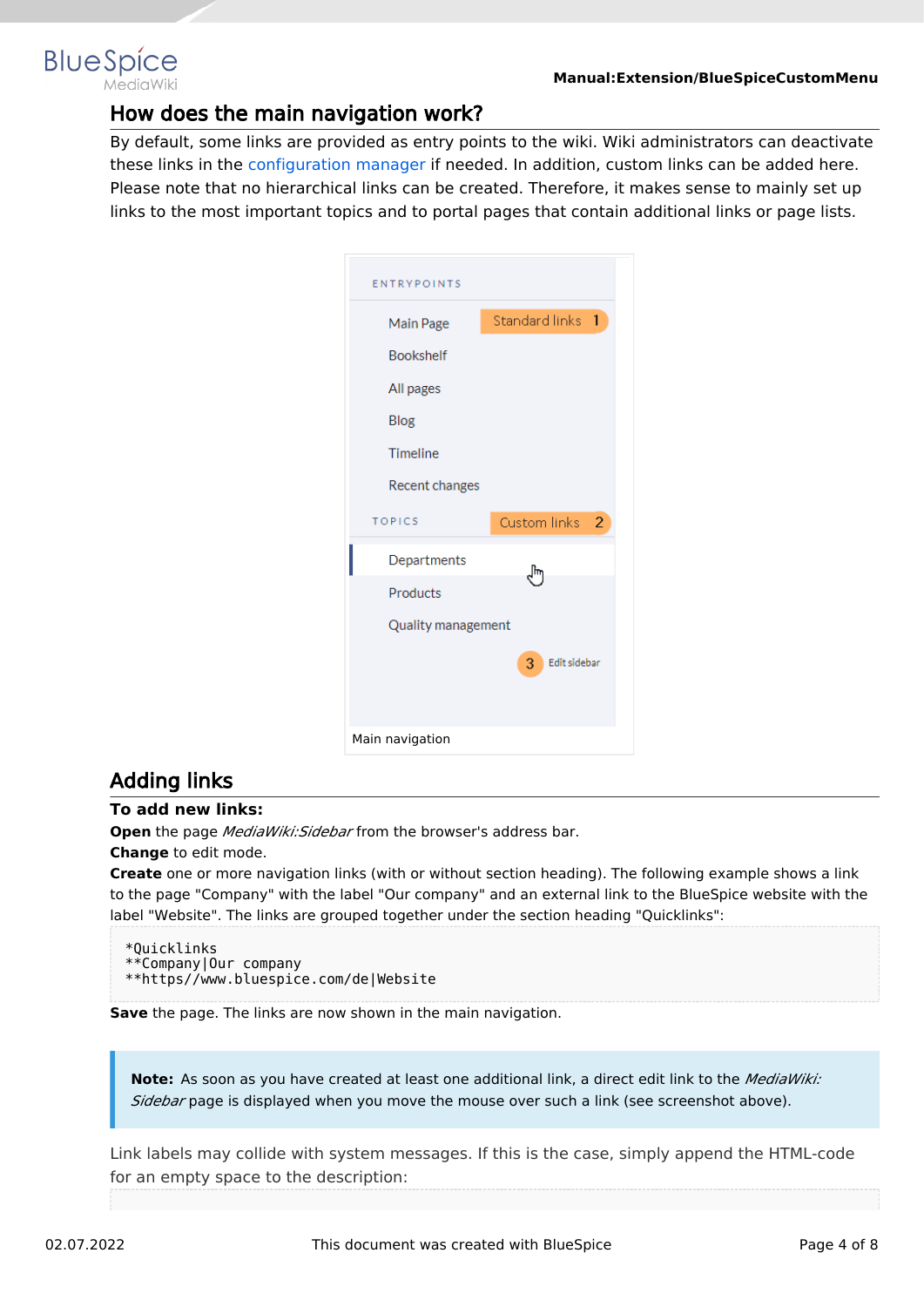# <span id="page-4-1"></span>**BlueSpice**

**Manual:Extension/BlueSpiceCustomMenu**

\*\*Portal|Portal

## Deacivating standard links

The standard links can be deactivated in the [configuration manager](https://en.wiki.bluespice.com/wiki/Manual:Extension/BlueSpiceConfigManager). The following settings are available under *Feature > Skinning*:

BlueSpiceBookshelf: Show entrypoint "Bookshelf" BlueSpiceDiscovery: Show entrypoint "Mainpage" Show entrypoint "All pages" Show entrypoint "Recent changes" BlueSpiceSocial: Show entrypoint "Timeline" BlueSpiceSocialBlog: Show entrypoint "Blog"

## <span id="page-4-2"></span>Group-specific navigation

It is possible to show navigation elements for specific user groups only. Please note that the pipe symbol (|) between the page name and its label has to be escaped as  $\{\{\}\}\$  within this function. This syntax is defined in the extension [UserFunctions](https://en.wiki.bluespice.com/wiki/Reference:UserFunctions).

```
{{#ifingroup:sysop,widgeteditor |
*Test2 
**somepage{{!}}Some page
|}}
```
## <span id="page-4-3"></span>Additional customizations

[Display icons with navigation links](https://en.wiki.bluespice.com/wiki/Manual:Extension/BlueSpiceDiscovery/Main_navigation/Icons) [Multi-language navigation](https://en.wiki.bluespice.com/wiki/Manual:Extension/BlueSpiceDiscovery/Main_navigation/Language_support)

## <span id="page-4-0"></span>**Personal navigation**

The extension **UserSideBar** lets users create their personal sidebar navigation.

## **Contents**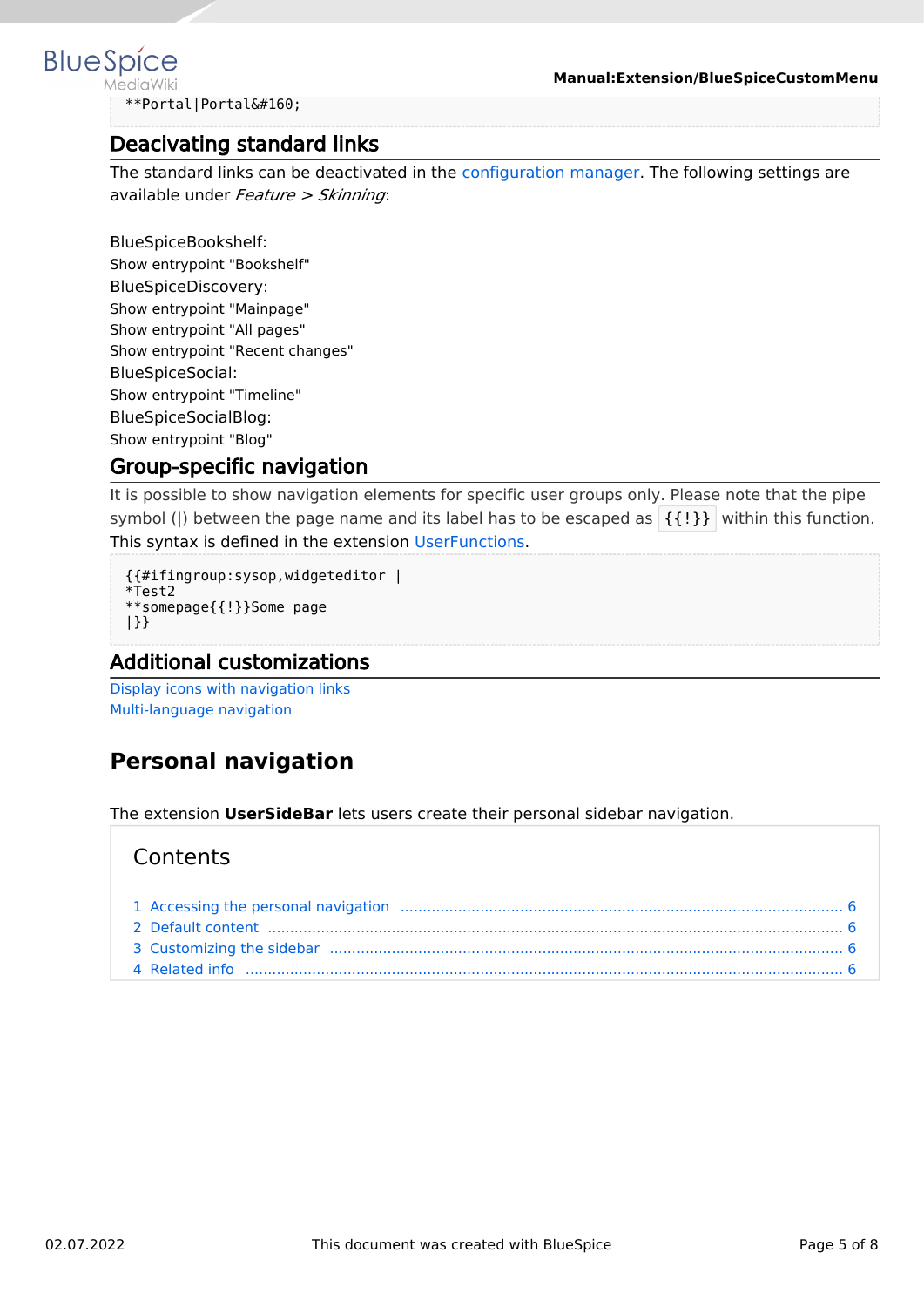## <span id="page-5-1"></span>Accessing the personal navigation

[File:UserSidebar1a.png](https://en.wiki.bluespice.com/w/index.php?title=Special:Upload&wpDestFile=UserSidebar1a.png) Personal navigation

Every logged-in user has their own UserSidebar. It is located in the left navigation as the *Personal navigation* tab (clipboard icon).

## <span id="page-5-2"></span>Default content

Initially, for users who haven't customized their personal sidebar, the navigation shows the following widgets: Pages visited (widget PAGESVISITED)

My edits (widget YOUREDITS) Watchlist (widget WATCHLIST)

These widgets can be removed individually when a user customizes the sidebar.

## <span id="page-5-3"></span>Customizing the sidebar

To customize the content of this sidebar, click on *Edit sidebar* at the bottom of the sidebar after hovering over any menu item. This opens the page *User:<username>/Sidebar*.

The syntax used to define the sidebar corresponds to the main MediaWiki sidebar (MediaWiki: Sidebar). Entries starting with a single star ("\*") are considered menu headings or sections while entries with two stars ("\*\*") are considered menu items.

```
* My favourite pages
** [[Wiki_Page1|Label]]
** [External_Page2 Label]
```
The sidebar can contain multiple sections. Also, users can use widgets to display predefined lists of pages, as described above. Widgets should be inserted as sections (with one star), like:

```
* WATCHLIST
* My custom section
** [[Page1]]
...
```
Related info

<span id="page-5-4"></span>[Reference:BlueSpiceUserSidebar](https://en.wiki.bluespice.com/wiki/Reference:BlueSpiceUserSidebar)

## <span id="page-5-0"></span>**Reference:BlueSpiceCustomMenu Extension\: BlueSpiceCustomMenu**

#### [all extensions](https://en.wiki.bluespice.com/wiki/Category:Extension)

| <b>Overview</b> |                                                 |  |  |  |  |
|-----------------|-------------------------------------------------|--|--|--|--|
|                 | <b>Description:</b> Provides customizable menus |  |  |  |  |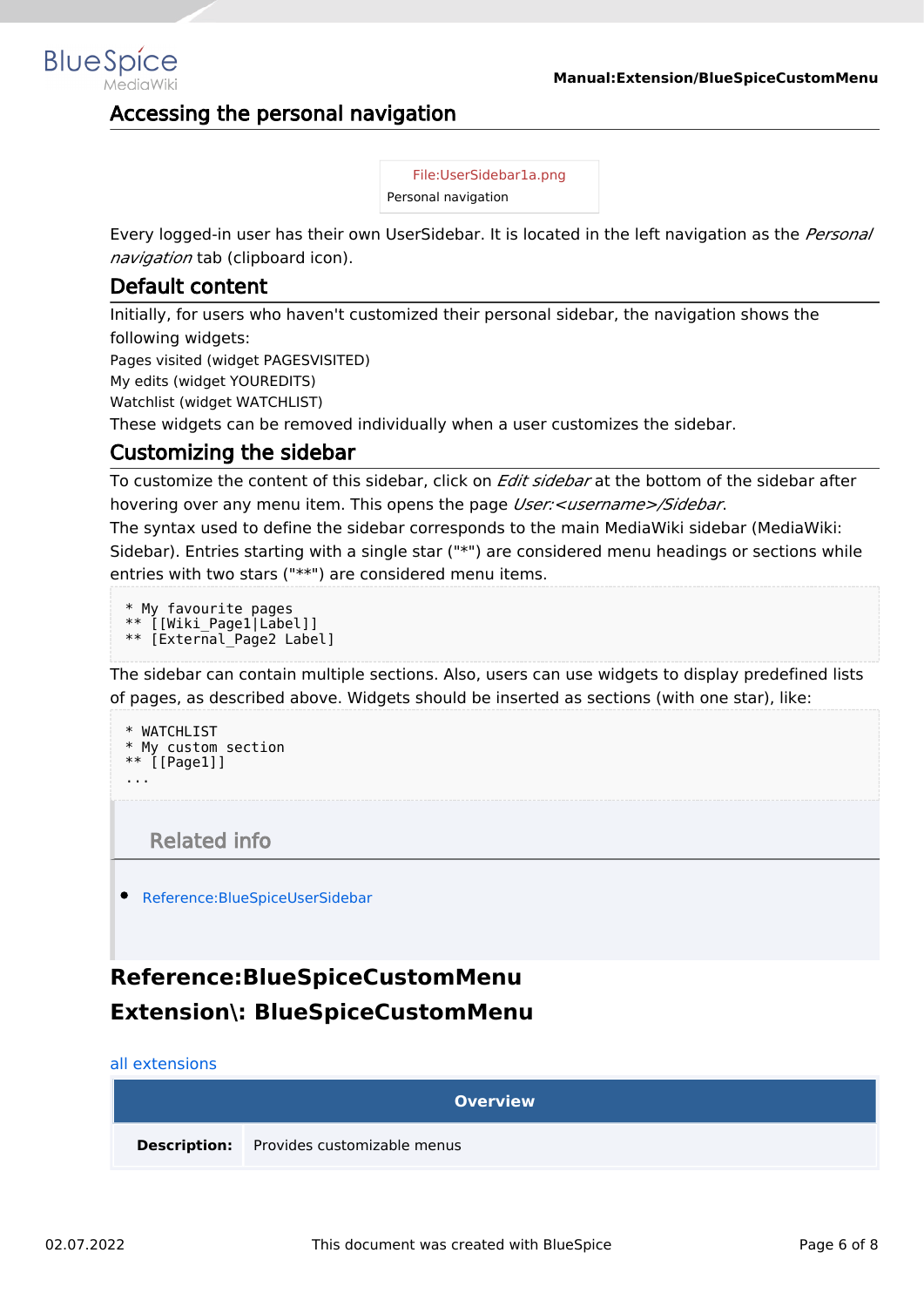

| <b>BlueSpice</b> |           |
|------------------|-----------|
|                  | MediaWiki |

| <b>Overview</b>                                     |                                                                |          |              |  |  |  |
|-----------------------------------------------------|----------------------------------------------------------------|----------|--------------|--|--|--|
| stable<br>Dependency:<br><b>BlueSpice</b><br>State: |                                                                |          |              |  |  |  |
| Developer:                                          |                                                                | License: | GPL-3.0-only |  |  |  |
| Type:                                               | Search and Navigation                                          |          |              |  |  |  |
| <b>Edition:</b>                                     | BlueSpice pro, BlueSpice free, BlueSpice Farm, BlueSpice Cloud |          |              |  |  |  |
| <b>View help page</b>                               |                                                                |          |              |  |  |  |

### Features

**CustomMenu** is a menu with configurable items. It appears as collapsible menu above the top navigation bar. The HTML output is an unordered list. Menu items can be modified by editing the page MediaWiki:CustomMenu/Header .

Syntax:

\* html ID (has to be unique) | target page | label (optional)

The [html ID](https://www.w3schools.com/html/html_id.asp) can be used to apply CSS rules in MediaWiki: Common.css.

#### **Examples:**

1. A link to the Wiki page 'Intranet':

\* menuLink1 | Intranet

The html ID 'menuLink1' is used to display the menu item, because no label has been specified.

2. A link to the Wiki page 'Intranet'. The visible label is 'Our Intranet':

\* menuLink1 | Intranet | Our Intranet

3. A Dropdown with link to the Wiki pages 'Intranet' and 'Demo'. The visible label of the menu is 'Hello World'. The dropdown contains 'Our Intranet' and 'Demo':

 \* Hello World \*\* menuLink1 | Intranet | Our Intranet \*\* demoLink | https://en.demo.bluespice.com | Demo

BlueSpiceCustomMenu will be hidden on mobile devices. The width is restricted to the content width. It is limited to one line.

By default, there are only 2 menu levels (link text and one dropdown). More levels can be set, but it is tested only up to level 3.Further menus may be outside the browser window.

## Technical Information

This information applies to BlueSpice 4. Technical details for BlueSpice cloud can differ in some cases.